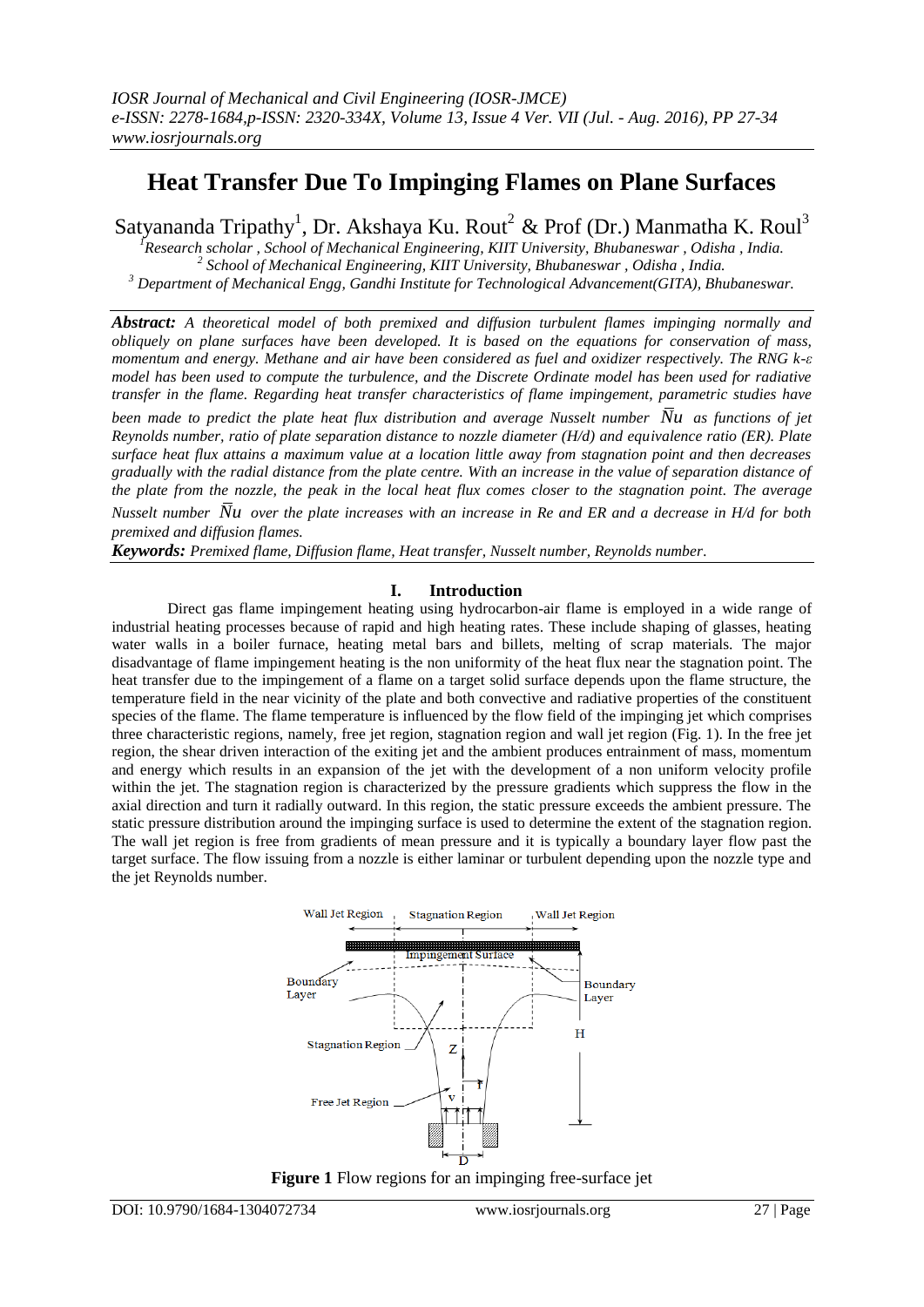A considerable amount of research work has already been carried out in the field of flame impingement heat transfer for the last two to three decades, and a host of articles [1-3]is available in the literature today. Most of the works done in the field are of experimental in nature and report mainly the local and average heat flux characteristics of hydrocarbon-air flames impinging normal to plane surfaces for different operating parameters like jet Reynolds number, equivalence ratio, and plate separation distance. The most important works in this field are due to Baukal and Gebhart [1], Dong et al. [2], and many others. The major conclusions drawn from these works are that the plate surface heat flux distribution is non-uniform, and the maximum value of heat flux isshifted a bitaway from the stagnation point. The location of the maximum heat flux depends upon the structure of the flame which in turn is influenced by the operating conditions. Dong et al. [2] developed an empirical correlation of average Nusselt number over plate surface with jet Reynolds number, the ratio of separation distance to burner diameter and equivalence ratio. The experimental works pertain mostly to laminar flow and furnish the information that the average heat flux at plate surface increases with an increase in Reynolds number and a decrease in the ratio of separation distance to burner diameter.

The theoretical studies in flame impingement heat transfer are relatively few in number [6-7]. Most of them deal with laminar and turbulent premixed flames impinging normally to a flat surface and predict the temperature field, velocity field and heat release rate near the plate surface. Malikovet al.[6] predicted that the radiative heat flux at the plate surface is only 1/3 of the total flux , while the remaining 2/3 is due to the convection heat transfer from the hot jet impinging on the surface. All the works predict a non uniform temperature distribution near the plate surface with a maximum one shifted away from the stagnation point. ). Plate surface heat flux attains a maximum value at a location little away from stagnation point and then decreases gradually with the radial distance from the plate centre. With an increase in the value of separation distance of the plate from the nozzle, the peak in the local heat flux comes closer to the stagnation point.



**Figure 2** Physical model of normal impingement

The flame/target configuration is chosen in an open cold air ambience. In principle the physical phenomenon remains unaltered with a choice of the ambient conditions to be different from open cold atmosphere (instead of a hot, near- adiabatic furnace enclosure). This is because of the fact that the fundamental mechanism of momentum and energy transfer will remain unaltered in the process. However we have chosen the ambient as an open cold air atmosphere, so as to obtain a conservative estimate of the second law efficiency, which is critically important for an efficient thermal system design.

# **II. Numerical Solution**

The conservation equations of mass, momentum, Energy, turbulent kinetic energy, dissipation rate of turbulent kinetic energy, Species conservation were solved by employing a fully time implicit finite volume technique. The equations were written in a cylindrical coordinate system with proper matching of the geometry of target plates as one of the boundaries. A coupling between pressure and velocity was accomplished by using the SIMPLE algorithm. The spatial derivatives in the diffusion terms were discretized by second order central difference scheme, whereas the advection terms were discretized by first order upwind scheme. A variable size adaptive grid system was considered and variations in the size of grid were affected smoothly, with more densely-spaced grids being skewed close to the target plate. The convergence criterion for the relative errors in all the discretized equations (except the energy equation) was set to  $10^{-3}$ , whereas for the energy equation it was  $10^{-6}$ . Typically,  $100(r) \times 40$  (z) grid systems were chosen to discretize of *H/d* ratio as 4:1, with proportionate enhancements in the number of grid points along *z* for higher aspect ratios. An optimal size distribution of the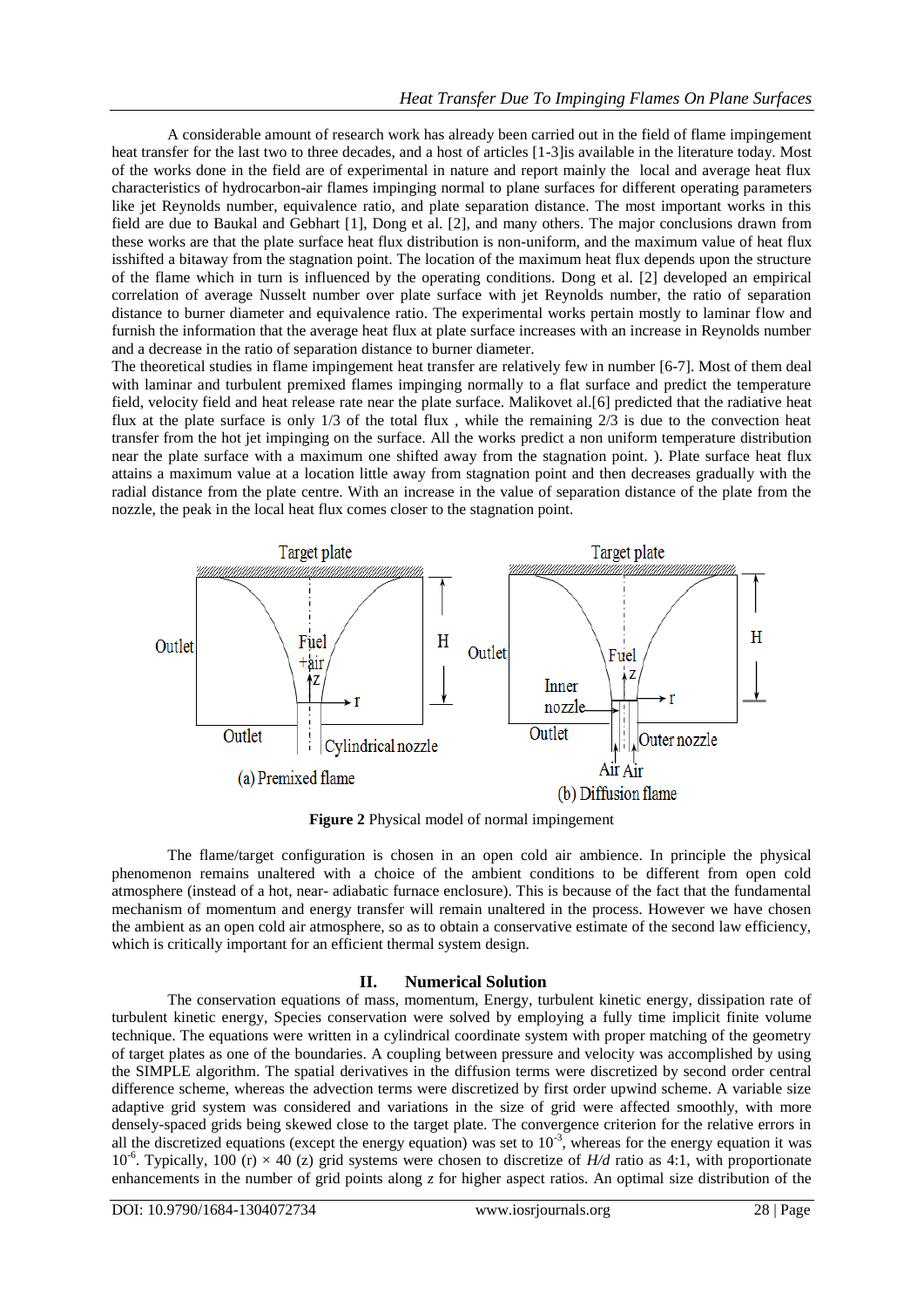numerical mesh to be used, for a given value of *H/d*, was determined from several numerical experiments, which showed that further refinements in grids in either directions did not change the results (maximum change in velocity or any scalar variable) by more than 2%. The following assumptions have been made in the present work:

- 1. The flow is turbulent but steady (based on time mean values of flow parameters).
- 2. The oxidation of methane has been considered by global two-step irreversible reactions with finite rate chemistry.
- 3. The gas phase comprising air and products of combustion is assumed to obey the ideal gas laws.
- 4. The flow at the outlet of the burner nozzle is considered to be in a plug flow mode i.e. the discharge velocity is uniform.
- 5. The system is assumed to be grey absorbing, emitting medium with respect to radiation characteristics.

### **III. Results And Discussion**

# **3.1 Plane Circular Target Plate Normal to Flame Jet Axis**

### **3.1.1 Premixed Flame Jet**

Fig. 3.1(a) shows the radial distribution of heat flux at the target plate for different values of H/d under a given situation of Re=6000 and ER=1. It is observed that the surface heat flux attains a maximum value a little away from the stagnation point and then decreases gradually with an increase in the radial distance from the centre of the plate. The heat flux distribution on a target plate by flame impingement is influenced by the shape of the flame and the radial temperature distribution in the near vicinity of plate which, in turn, depend upon the burner geometry, jet Reynolds number and the position of target plate relative to the burner. At Re=6000, the flame is expected to be a fully developed turbulent one with an irregular wrinkled appearance. When the target plate is relatively closer to the burner with the distance of separation being less than the flame length, the flame gets deflected in the radial direction with spreading of reaction zone on the plate. With an increase in the value of H/d, the peak in the plate heat flux distribution comes closer to the stagnation point (Fig. 3.1(a)). There is an increase in the heat flux at the plate surface at all radial locations for a decrease in the value of H/d from 15 to 8. However, a further decrease inH/d from 8 to 4 does not reveal the similar picture. For H/d=4, the heat flux near the stagnation region including the peak heat flux is lower as compared to that for H/d=8. At higher values of  $r/d$ , the plate heat flux for H/d=4 is marginally higher from that for H/d=8. This is attributed to the radial spreading of flame and its shape due to the presence of the target plate. For both  $H/d=4$  and 8, the flame appears to be plate stabilized annular flame with an unreacted cool central core (Fig. 3.2(a) and 3.2(b)). This core extends upto a distance very close to plate surface in case of H/d=4.This results in a relatively high temperature one in the stagnation region adjacent to the plate surface in case of  $H/d=8$ . For  $H/d=15$ , the flame appears (Fig. 3.2(c)) almost like a nozzle stabilized envelop flame being deflected by the target plate.



# (a)  $Re = 6000$

**Figure 3.1** Local heat flux distributions on a plane circular target plate normal to flame jet axis in a premixed flame for different values of plate separation distance and jet Reynolds number (ER=1).

Under this situation, there exists a short unreacted burner attached cool conical core which is engulfed like an umbrella by a high temperature flame zone that extends almost upto the plate surface. For higher values of H/d, the flame temperature is reduced due to the entrainment of more air from the surrounding. It is observed that the qualitative trend of plate heat flux distribution at a higher value of Re=10000 (Fig. 3.1(b)) is same as that at Re=6000, but with a difference that the heat flux in stagnation region for H/d=15 is relatively increased with the peak value being close to that for  $H/d=8$ . This can be attributed to an increase in flame length with Reynolds number.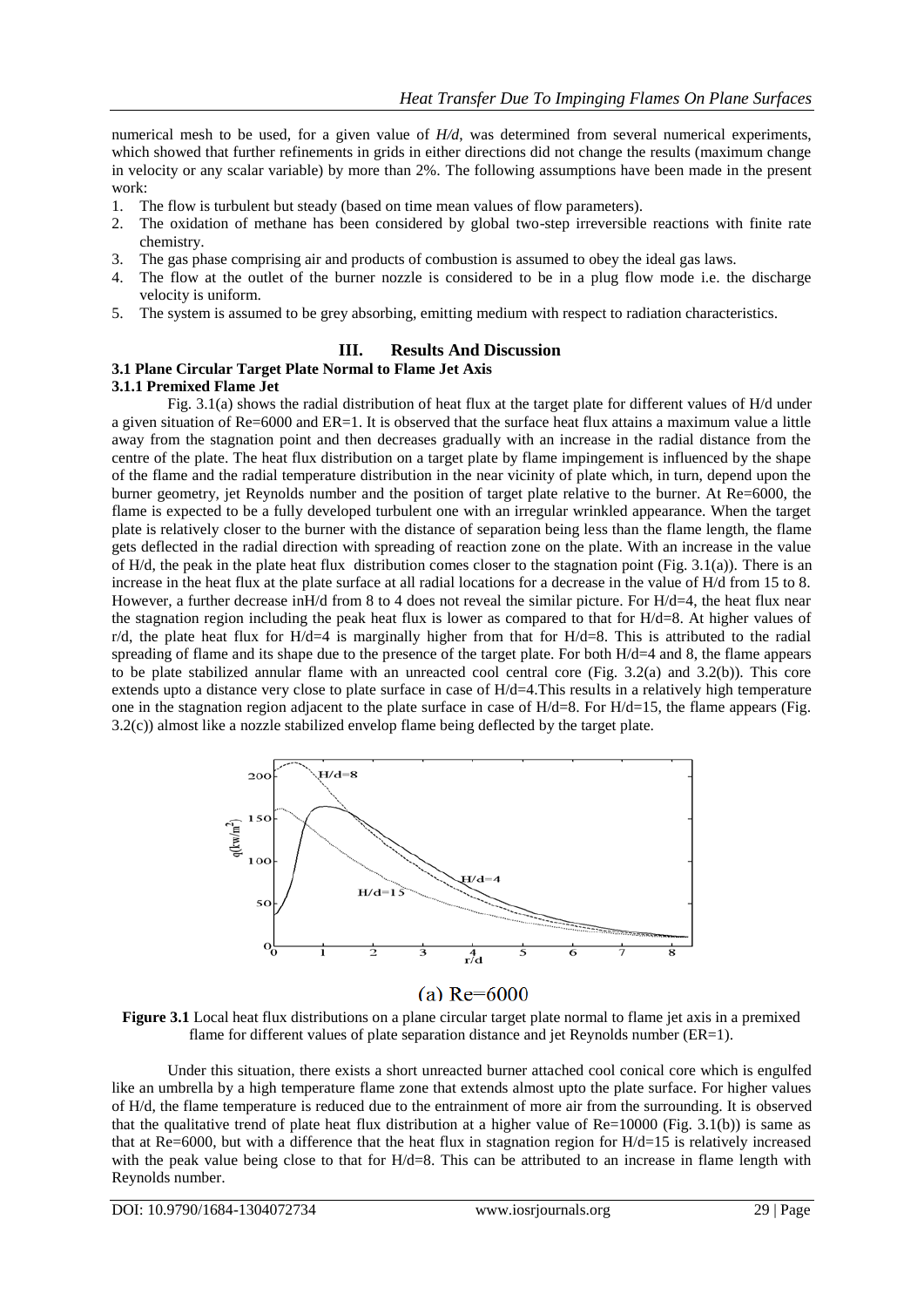

**Figure 3.2** Gas phase temperature fields for premixed flames for different plate separation distances, (ER=1, Re=6000).

(Temperature scales are in K)

The Figures 3.3(a) and 3.3(b) show the heat flux distributions at the plate for different values of separation distance H/d and equivalence ratio ER. It is observed that local heat flux at any radial location of the plate for all values of H/d is slightly increased with an increase in equivalence ratio ER. It is interesting to note that for a highly fuel rich mixture ( $ER=2$ ), the plate heat flux for  $H/d=15$  increases substantially with the peak value being close to that for H/d=8 (Fig. 3.3(b)). This can be explained due to the fact that for a fuel rich premixed jet, the air diffused from surrounding atmosphere creates an ignitable stoichiometric combustible mixture which results in an outer diffusion flame close to the plate surface kept at a large separation distance.

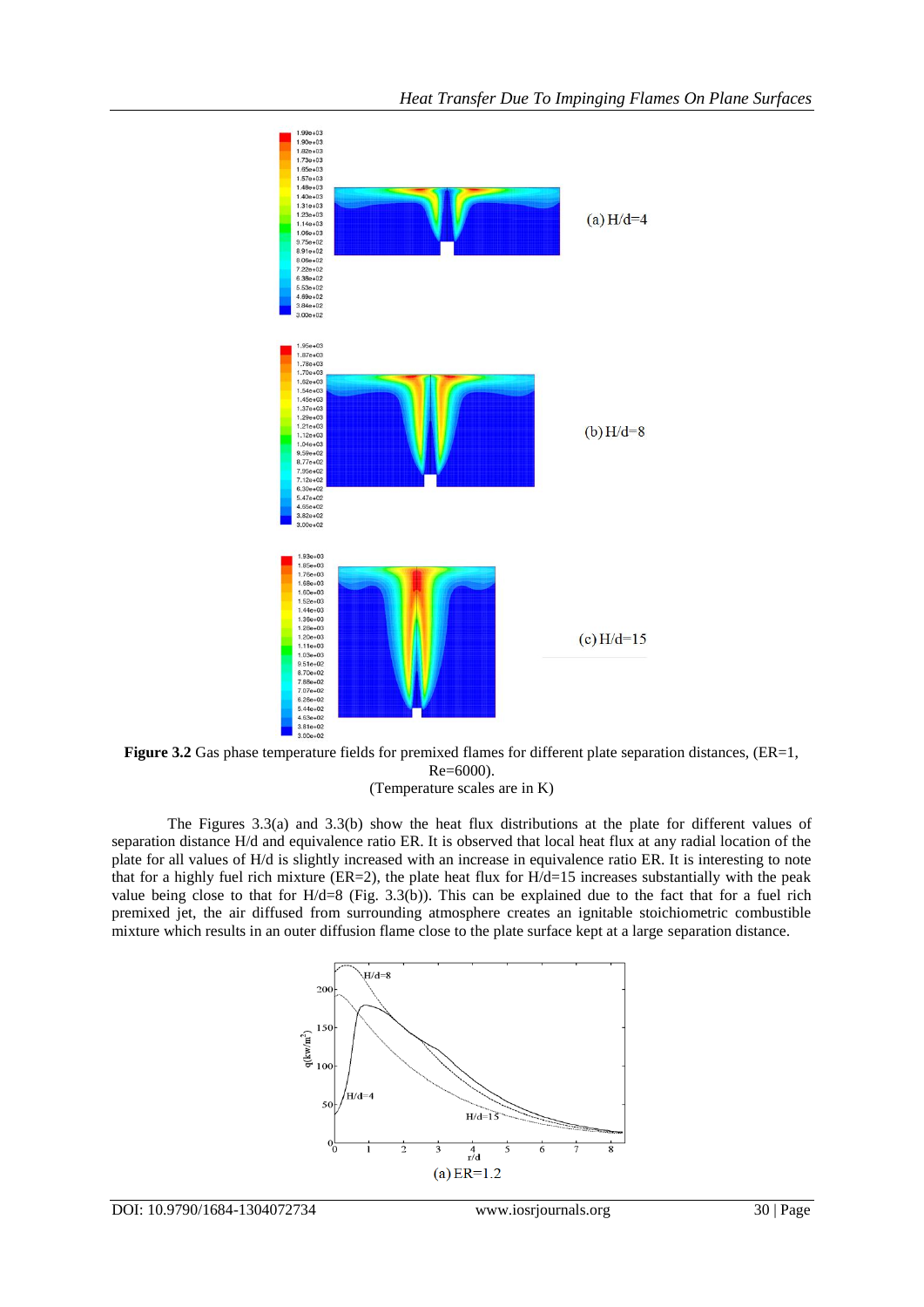

**Figure 3.3** Local heat flux distributions on a plane circular target plate normal to flame jet axis in premixed flames for different values of equivalence ratio(Re=6000)



**Figure 3.4** Variations of  $Nu$  with Re and H/d in premixed flames (ER=1).

The variations in average Nusselt number  $\overline{N}u$  over the plate with jet Reynolds number and for different values of H/d are shown in Figures 3.4 . It is observed that the average Nusseltnumber increases with an increase in Re. When the plate is close to burner  $(H/d=4)$ , the flame is mostly attached to the plate at all Reynolds numbers. An increase in Reynolds number, under the situation, brings about a greater convective effect in reducing both the hydrodynamic and thermal boundary layer for flow of hot gases past the plate surface. This results in an increase in the rate of heat transfer. When the plate is kept at a larger distance from the burner, the flame is usually attached to nozzle rim. With an increase in Re, the flame length gets increased and the high temperature reaction zone comes closer to the plate resulting in an enhanced overall heat transfer.It is observed from Fig. 3.4 that the total heat flux from the plate for H/d=4 is more than that from the plate for H/d=8 upto a Reynolds number of 10000, beyond which the trend is reversed. The reason for this lies in the variations of typical flame shape and the resulting heat flux distribution at the plate surface for different values of Re and H/d as explained earlier.

The figure 3.5 depicts that an increase in equivalence ratio ER increases the total heat flux at all values of Reynolds number Re. The increase is more prominent for ER=2 and at higher values of Re. This is attributed to the burning of a stoichiometric combustible mixture close to the plate surface due to diffusion of air from the surrounding atmosphere.

#### **3.1.2 Diffusion Flame Jet**

The figures 3.6(a) and 3.6(b) show the heat flux distributions at the plate surface for different values of H/d for an equivalence ratio of 1 (based on air flow through annular nozzle), and fuel jet Reynolds number of 6000 and 10000 respectively. The qualitative trends of heat flux distributions are almost the same as compared to those observed in case of premixed flame. The main differences in the results with those of premixed flames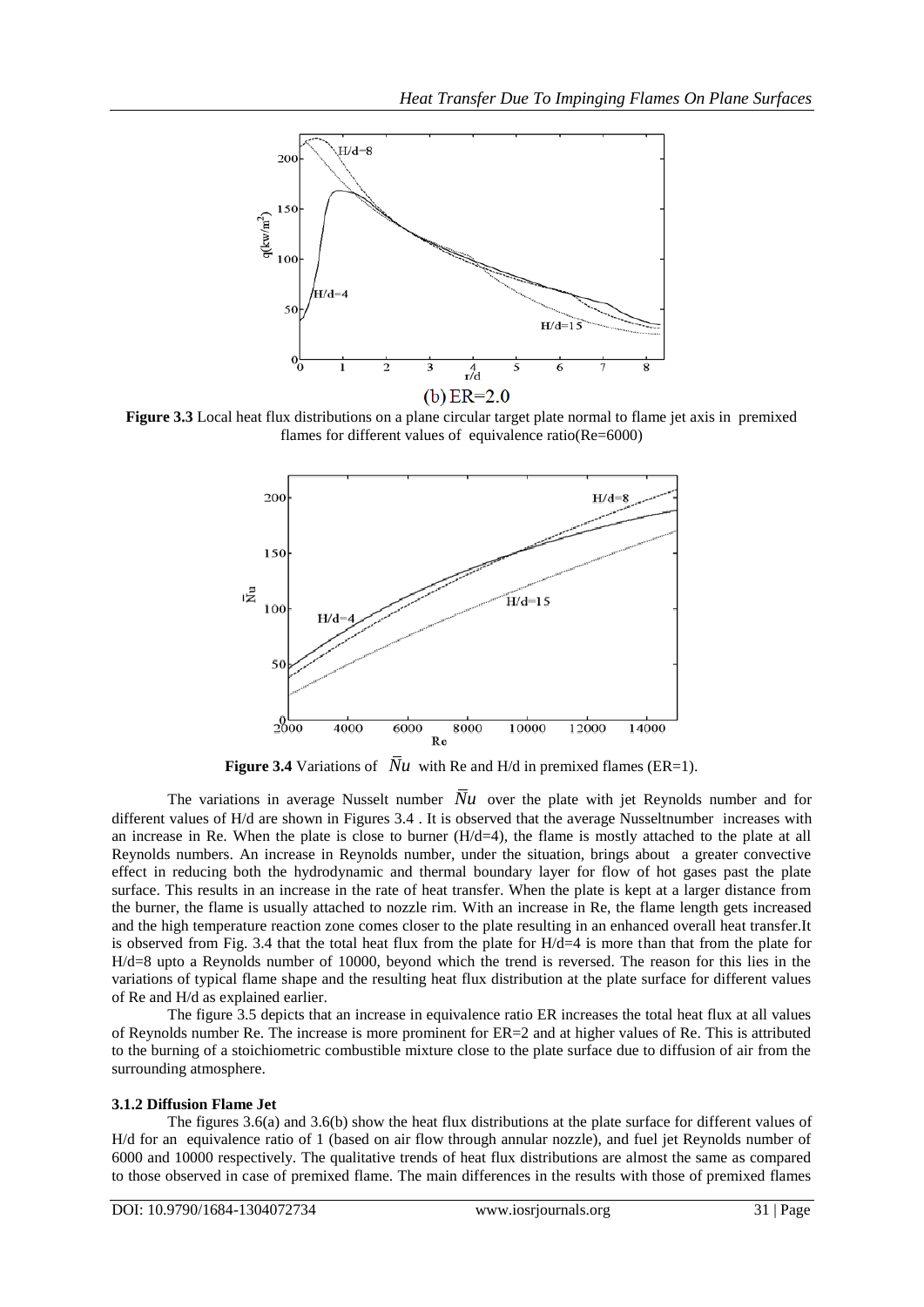are that the plate heat flux at any radial location for a given value of H/d is higher in case of diffusion flames. There is a substantial increase in the heat flux witha relatively flat distribution near the stagnation region. The diffusion flame under this situation is lifted from the burner and becomes relatively thinner with a more radial spread close to the plate surface (Figures 3.7(a), 3.7(b), and 3.7(c)). With an increase in the value of Re, the flame region gets more attached to the plate surface with a relatively larger radial spread of the flame. This results in a higher heat fluxes at the plate surfaces (Fig. 3.6(b)).

It is observed from Fig. 3.8 that for a fuel rich mixture (ER=2) in a diffusion flame, the plate heat flux near the stagnation region is reduced as compared to that for  $ER=1$  (Fig. 3.6(a)). The local heat fluxes for  $ER=2$ at radial locations away from the stagnation region are higher with a relatively flat distribution as compared to that obtained for ER=1. The average Nusselt number  $\bar{N}u$  over the plate increases with an increase in Re and a decrease in the value of H/d. The increase in average Nusselt number  $\overline{N}u$  is more pronounced for a change in H/d from 15 to 8 as compared to a change from 8 to 4 and that too in the higher range of Reynolds number.



**Figure 3.6** Local heat flux distributions on a plane circular target plate normal to flame jet axis in a diffusion flamefor different values of plate separation distance and jet Reynolds number (ER=1).

It is found that average Nusselt number  $\overline{N}u$  increases with an increase in ER. The increase in the value of  $\overline{N}u$  with ER is more pronounced at higher values of Reynolds number (above Re=6000) and for a fuel rich mixture of ER=2. In case of ER=2, though the mixture is very rich near the burner, the conducive zone of burning is formed near the plate due to entrainment of surrounding air.

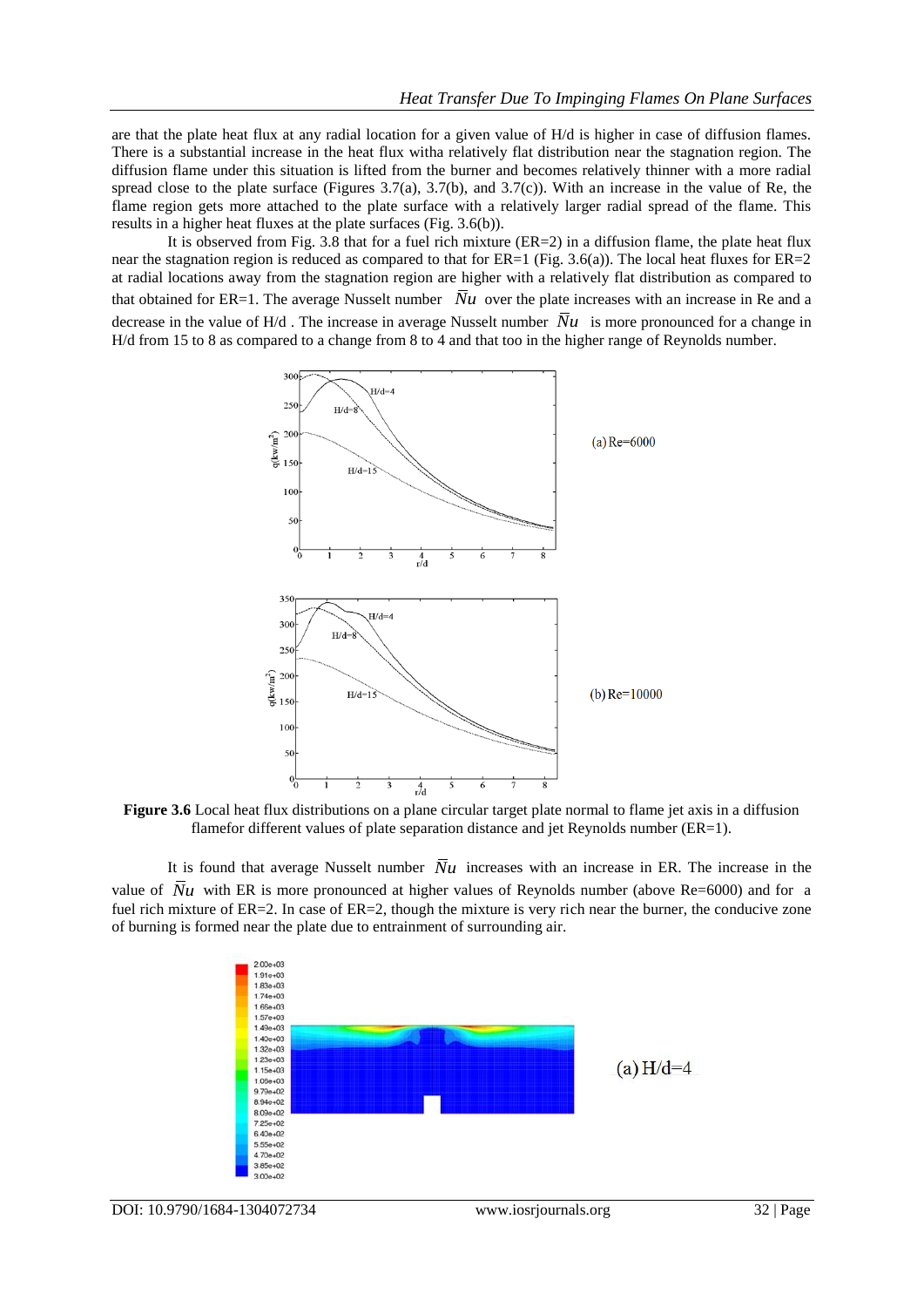

**Figure 3.7** Gas phase temperature fields for diffusion flames for different plate separation distances, (ER=1, Re=6000). (Temperature scales are in K)



**Figure 3.8** Local heat flux distribution on a plane circular target plate in a fuel rich diffusion flame, (ER=2, Re=6000)

#### **IV. Conclusions**

The main observations of the numerical studies are as follows:

- Plate surface heat flux attains a maximum value at a location little away from stagnation point and then decreases gradually with the radial distance from the plate centre. With an increase in the value of separation distance of the plate from the nozzle, the peak in the local heat flux comes closer to the stagnation point.
- For a decrease in the value of H/d from 15 to 8, there is a substantial increase in the surface heat flux at all radial locations. However a further decrease in H/d from 8 to 4 results in a decrease in heat flux near the stagnation region including the stagnation point, but a marginal increase in the same at higher values of r/d.
- The average Nusselt number  $\overline{N}u$  over the plate increases with an increase in Re and ER and a decrease in H/d for both premixed and diffusion flames. The total heat flux on the plate is always more in case of a diffusion flame as compared to that in a premixed flame.